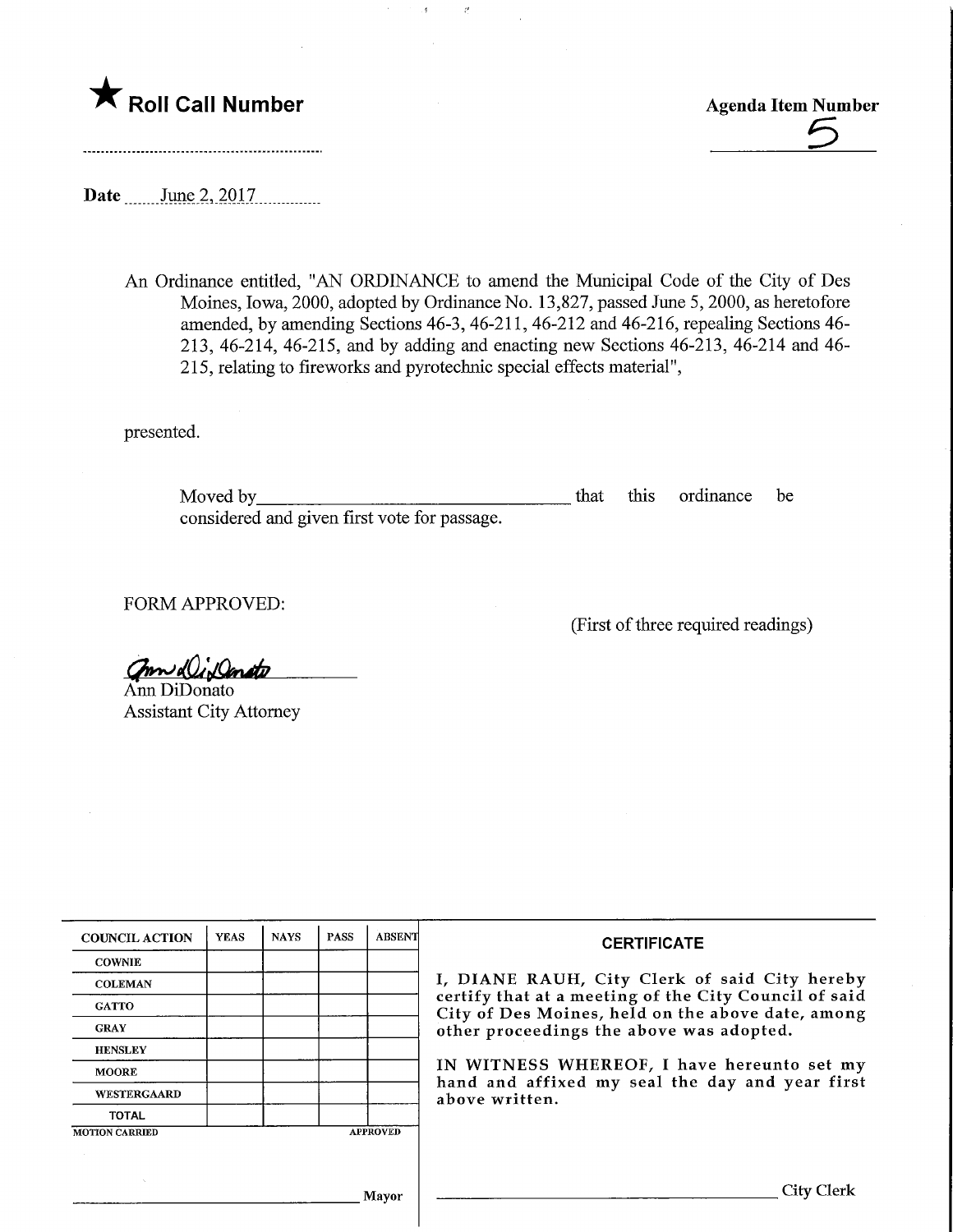## ORDINANCE NO.

AN ORDINANCE to amend the Municipal Code of the City of Des Moines, Iowa, 2000, adopted by Ordinance No. 13,827, passed June 5, 2000, as heretofore amended, by amending Sections 46-3,46-211,46-212 and 46-216, repealing Sections 46-213,46-214, 46-215, and by adding and enacting new Sections 46-213, 46-214 and 46-215, relating to fireworks and pyrotechnic special effects material.

Be It Ordained by the City Council of the City of Des Moines, Iowa:

Section 1. That the Municipal Code of the City of Des Moines, Iowa, 2000, adopted by

Ordinance No. 13,827, passed June 5, 2000, as heretofore amended, is hereby amended by

amending Sections 46-3, 46-211, 46-212 and 46-216, repealing Sections 46-213, 46-214, 46-215,

and by adding and enacting new Sections 46-213, 46-214 and 46-215, relating to fireworks and

pyrotechnic special effects material, as follows:

### Sec. 46-3. Violations.

- (a) Any person who fails to perform an act required by the provisions of this chapter, or who commits an act prohibited by the provisions of this chapter, shall be guilty of a misdemeanor punishable by fine or imprisonment as provided by section 1-15, or shall be guilty of a municipal infraction punishable by a civil penalty as provided by section  $1-15$ . subject to the simple misdemeanor minimum fines below in subsections  $(c)$ ,  $(d)$ ,  $(e)$  and  $(f).$
- (b) The fire department may also proceed under public nuisance provisions set forth in this code, and/or pursue any other remedy available at law, to address any failure to perform an act required by the provisions of this chapter or any action prohibited by the provisions of this chapter.
- (c) A person who sells Consumer Fireworks to a person who is less than 18 years of age commits a simple misdemeanor, punishable by a fine of not less than \$250.00. A person who is less than 18 years of age who purchases Consumer Fireworks commits a simple misdemeanor, punishable by a fine of not less than \$250.00,
- (d) A person who uses or explodes Consumer Fireworks in violation of this article commits a simple misdemeanor, punishable by a fine of \$625.00.
- (e) A person who uses or explodes Display Fireworks while the use of such devices is in violation of this article commits a simple misdemeanor, punishable by a fine of not less than \$250.00.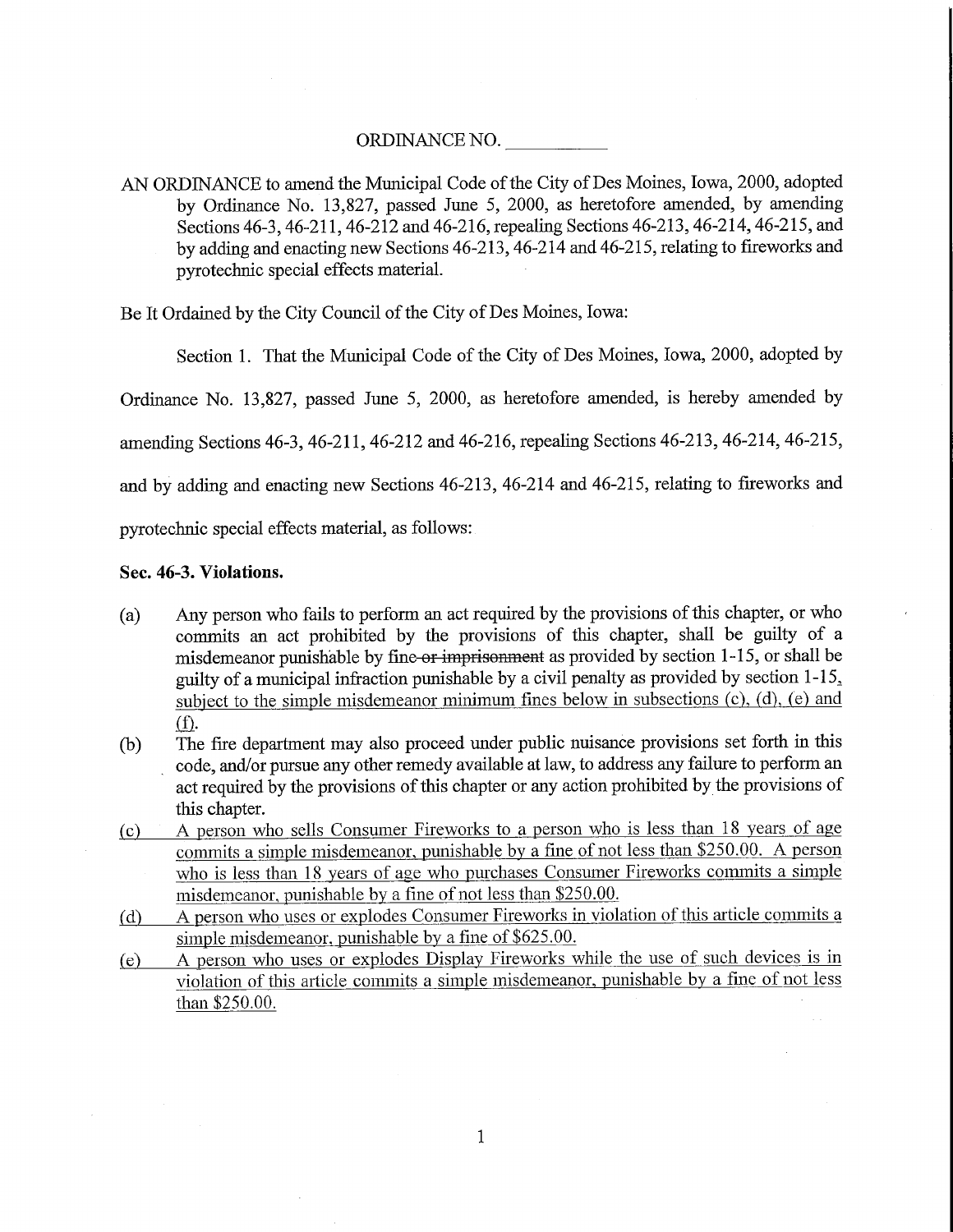## Sec. 46-211. Definitions.

The following words, terms and phrases, when used in this article, shall have the meanings ascribed to them in this section, except where the context clearly indicates a different meaning:

Fireworks means Consumer Fireworks and Display Fireworks. Fireworks does not include novelties as defined in American Pyrotechnics Association Standard 87-1. Chapter 3 and that comply with the labeling regulations promulgated by the United States Consumer Product Safety Commission.certain types of sparklers and snakes containing no poisonous form or mercury as defined in I.C. § 727.2.

Consumer Fireworks means those fireworks as defined by Iowa Code Chapter 727 and includes the below described First-Class Consumer Fireworks and Second-Class Consumer Fireworks.

First-Class Consumer Fireworks means the following Consumer Fireworks, as described in American Pyroteclmics Association Standard 87-1, Chapter 3.

 $f(1)$  Aerial shell kits and reloadable tubes.

(2) Chasers.

(3) Helicopter and aerial spinners.

(4) Firecrackers.

(5) Mine and shell devices.

 $(6)$  . Missile-type rockets.

(7) Roman candles.

(8) Sky rockets and bottle rockets.

(9) Multiple tube devices under this definition that are manufactured in accordance with American Pyrotechnics Association Standard APA 87-1, Section 3.5.

Second-Class Consumer Fireworks means the following consumer fireworks, as described in American Pyrotechnics Association Standard 87-1, Chapter 3.

(1) Cone fountains.

(2) Cylindrical fountains.

(3) Flitter sparklers.

- (4) Ground and hand-held sparkling devices, including multiple tube ground and handheld sparkling devices that are manufactured in accordance with American Pyrotechnics Association Standard 87-1, Section 3.5.
- f5) Ground spinners.
- f6) Illuminating torches.
- (7) Toy smoke devices that are not classified as novelties pursuant to American Pyrotechnics Association Standard 87-1, Section 3.2.
- (8) Wheels.
- (9) Wire or dipped sparklers that are not classified as novelties pursuant to American Pyrotechnics Association Standard 87-1, Section 3.2.

Display Fireworks includes any explosive composition, or combination of explosive substances, or article prepared for the purpose of producing a visible or audible effect by combustion, explosion, deflagration, or detonation, and includes fireworks containing any explosive or flammable compound, or other device containing any explosive substance. Display Fireworks do not include Consumer Fireworks.

**Cross reference(s)--Definitions generally,**  $\S$  **1-2.**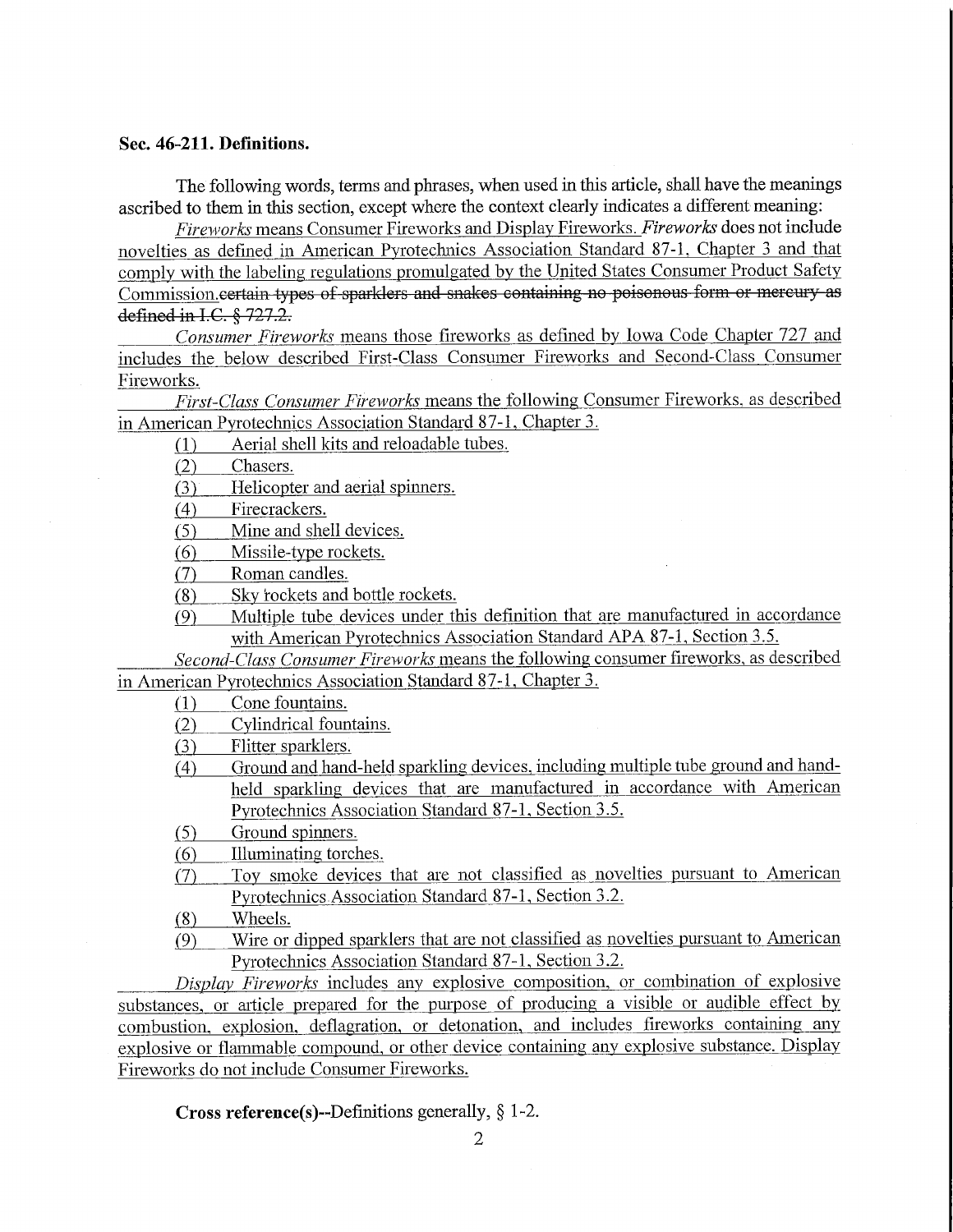### Sec. 46-212. Prohibitions.

- (a) It shall be unlawful to manufacture  $f$  is entry the corporation in the corporate city limits  $f_1$ , and, except as provided in this article, it shall be unlawful for any person to possess, store, offer for sale, expose for sale, sell at retail, or use or explode any fireworks.
- (b) It shall be unlawful to sell Display Fireworks within the city limits.
- (c) It shall be unlawful for a person to possess, use or explode Display Fireworks except in possession of and in compliance with all requirements of a permit issued under Section 46- 215,

## Sec. 46-213. Exception. Repealed by Ord. No. 15,---.

Nothing in this article shall be construed to prohibit any resident wholesaler, dealer, or jobber to sell at wholesale such fireworks as are not prohibited in this article or the sale of any kind of fireworks, provided the fireworks are to be shipped directly out of the state; or the use of fireworks by railroad or other transportation agencies for signal purposes or illumination; or the sale or use of blank cartridges for a show or theater, or for signal or ceremonial purposes in athletics or sports, or for use by military organizations.

# Sec. 46-214. Permits required.Repealed by Ord. No. 15,---.

- For the purpose of this article, a permit shall be obtained to:
- -(4-)—Conduct a fireworks display.
- -(3)—Compound, store or use pyrotechnic special effects material.
- (3) Conduct a display involving fire, open flames or flammable material other than fireworks or pyrotechnic special effects material.

### Sec. 46-215. Application for permit.Repealed by Ord. No. 15,---.

Application for a permit required by this article shall be made in writing to the fire prevention bureau at least 14 days in advance of the display or use.

### Sec. 46-213. Sale of Consumer Fireworks.

- (a) It shall be unlawful for a person to offer for sale, expose for sale, or sell at retail Consumer Fireworks, unless a person is a retailer or community group as defined in Iowa Code Chapter 100 and possesses and complies with all requirements of a Consumer Fireworks seller license issued by the state fire marshal. Consumer Fireworks may only be sold during the dates and times as allowed under Iowa Code Chapter 100 and in zoning districts permitted by this code.
- (b) It shall be unlawful for a person to sell Consumer Fireworks to a person less than 18 years of age and it shall be unlawful for a person who is less than 18 years of age to purchase Consumer Fireworks.
- (c) The following information must be stated in an easily readable type size and prominently posted at the place of payment at each location selling Consumer Fireworks: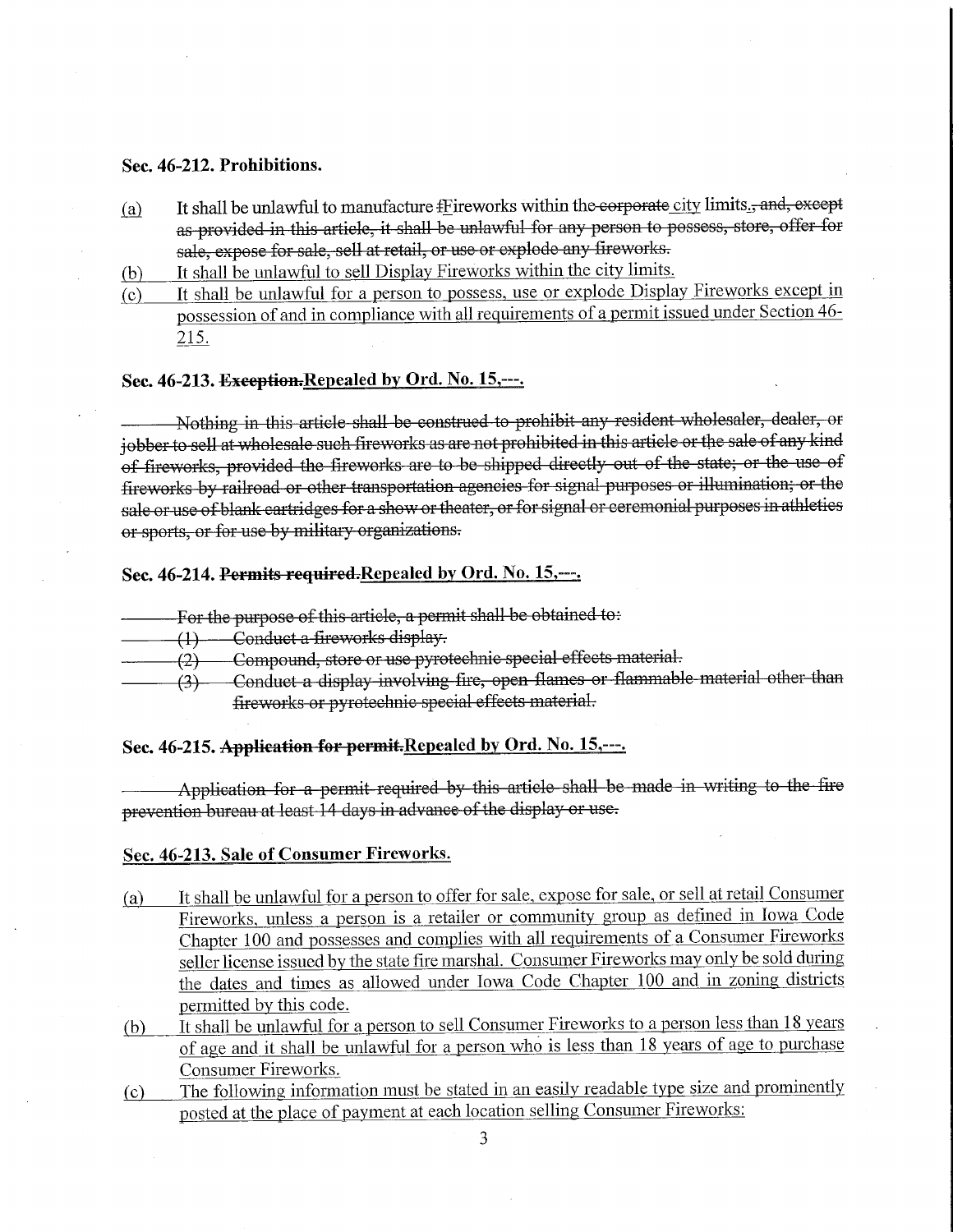(1) The restrictions on use of Consumer Fireworks described in Section 46-214; and

# (2) A statement that a violation of section 46-214 constitutes a simple misdemeanor, punishable by a fine of \$625.00.

# Sec. 46-214. Restrictions on Use of Consumer Fireworks.

- A person may use or explode Consumer Fireworks only from 4:00 p.m. until 10:00 p.m. Daylight Savings Time on July  $4<sup>th</sup>$  and subject to the following:
	- fl) Consumer Fireworks may only be used or exploded on private property which is owned by the person using the Consumer Fireworks or with the consent of the owner of such private property.
	- (2) Persons using or exploding the Consumer Fireworks must be 18 years of age or older.
	- (3) Persons using or exploding Consumer Fireworks are prohibited from being under the influence of alcohol or other drug or a combination of such substances, while having a blood alcohol concentration of .08 or more or while having any amount of a controlled substance in such person's body.
	- (4) Any use or explosion of Consumer Fireworks must be more than 200 yards from a hospital, hospice, assisted living residential facility, elder family home. elder group home, nursing home, or retirement home.
	- f5) No use or explosion of Consumer Fireworks is allowed in parks, cemeteries and right-of-way, including sidewalks and streets.

## Sec. 46-215. Permits required.

| <u>(a)</u> |     | For the purpose of this article, a permit shall be obtained to:                            |
|------------|-----|--------------------------------------------------------------------------------------------|
|            |     | Use or explode Display Fireworks, except for Display Fireworks at the Iowa State           |
|            |     | Fairgrounds by the <u>Iowa State Fair Board.</u>                                           |
|            | (2) | Compound, store or use pyrotechnic special effects material.                               |
|            | (3) | Conduct a display involving fire, open flames or flammable material other than             |
|            |     | Fireworks or pyrotechnic special effects material.                                         |
| (b)        |     | A permit is not required to use or explode Consumer Fireworks.                             |
| (c)        |     | Application for a permit required by this article shall be made in writing to the fire     |
|            |     | prevention bureau at least 14 days in advance of the display, use storage, or compounding. |

### Sec. 46-216. Insurance and indemnification for Permit. display.

(a) Unless otherwise specified in this section, the applicant for the permit required by this article shall, at the time application is made for a permit, attach thereto a certificate of insurance naming the applicant as insured and showing liability insurance coverage with a limit of not less than \$5,000,000.00, provided that the fire chief or finance director at his or her discretion or the city council may at its discretion require a greater amount. The type of liability insurance to be required shall be determined by the city's finance director or designee. The insurance shall inure to the use and benefit of any person who suffers damage either to person or property because of the display, use, or explosion of Display Fireworks of fireworks, the compounding, storage or use of pyrotechnic special effects material, or